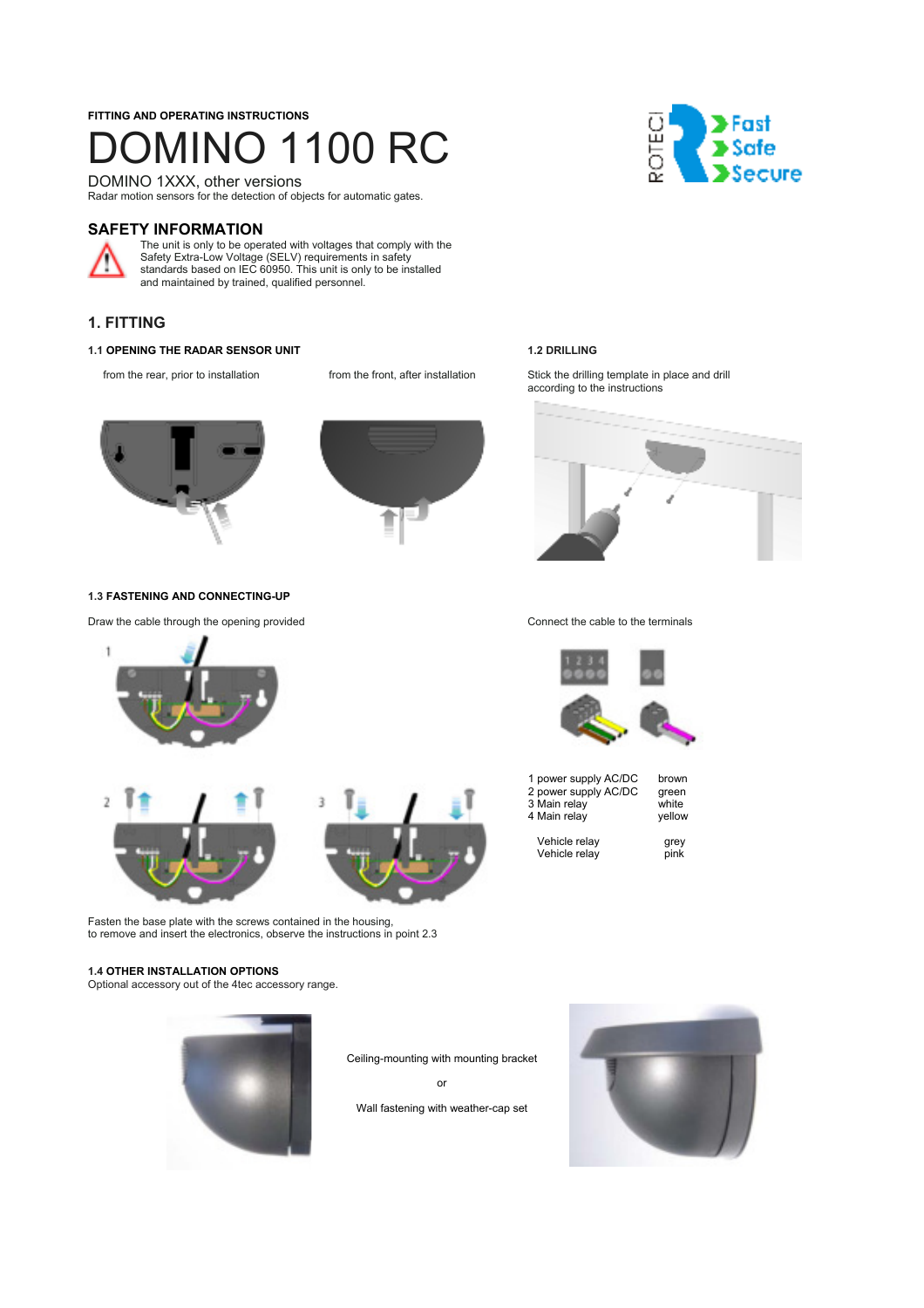1. Switch on the unit and wait 10 seconds (LED flashes red/green) Insert the cover from the top and press until it clicks in place

### **1.5 SETTING UP THE RADAR SENSOR 1.6 CLOSING THE RADAR SENSOR UNIT**



### **. SETTINGS 2**

#### **2.1 OPERATING ELEMENTS**



#### **2 DIMENSIONS OF THE DETECTION AREA 2. 2.3 CHOICE AND EXCHANGE OF ANTENNA**



#### **2.4 POSITION OF THE DETECTION AREA**<br>To make an adjustment, take hold of the printed circuit board by the edge, pull it forward, and then place it in the desired position.



The position can be adjusted in  $5^{\circ}$  steps from 0 $^{\circ}$  to 40 $^{\circ}$ . The factory setting is 15°, notches can be broken out.

Optional out of the 4tec accessory range.

Changing the antenna allows to realise different characteristics of the detection area.

To change the antenna, withdraw it carefully with two fingers and then insert the new antenna.



Do not use any metallic tools!



Static sensitive devices.











40°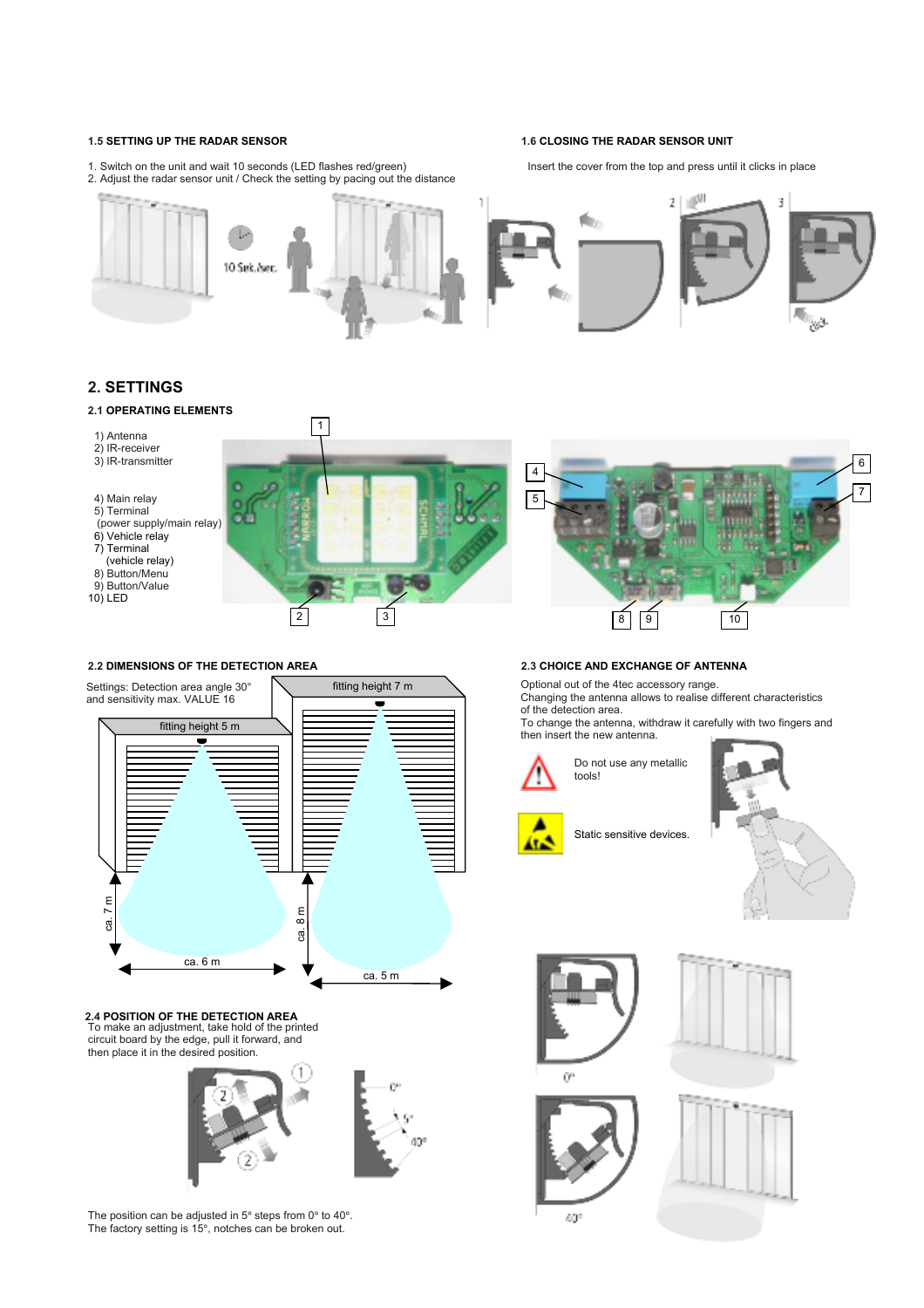The printed circuit board can also be inserted at a slant angle. **2.5 SIZE OF THE DETECTION AREA / SENSITIVITY**



The sensitivity potentiometer control enables the size of the detection area to be adjusted.



#### **6 DESCRIPTION OF THE DIFFERENT CONFIGURATION CHARACTERISTICS OF THE RADAR SENSOR UNIT 2.**

#### **Detection characteristics**

without direction recognition (mono)









with direction recognition (stereo)



forwards / backwards forwards (towards the radar sensor unit) backwards (away from the radar sensor unit)

The direction recognition can completely be switched off. The radar sensor unit will not detect any movements and if the relay contact will be changed now the gate remains constant open or closed.

#### **ross traffic fade-out C**

Settings selectively: low, medium or high





especially suited to fitting angles of 25° to 40°



If the cross traffic fade-out function is switched on, the gate will open only if the motion is towards the gate.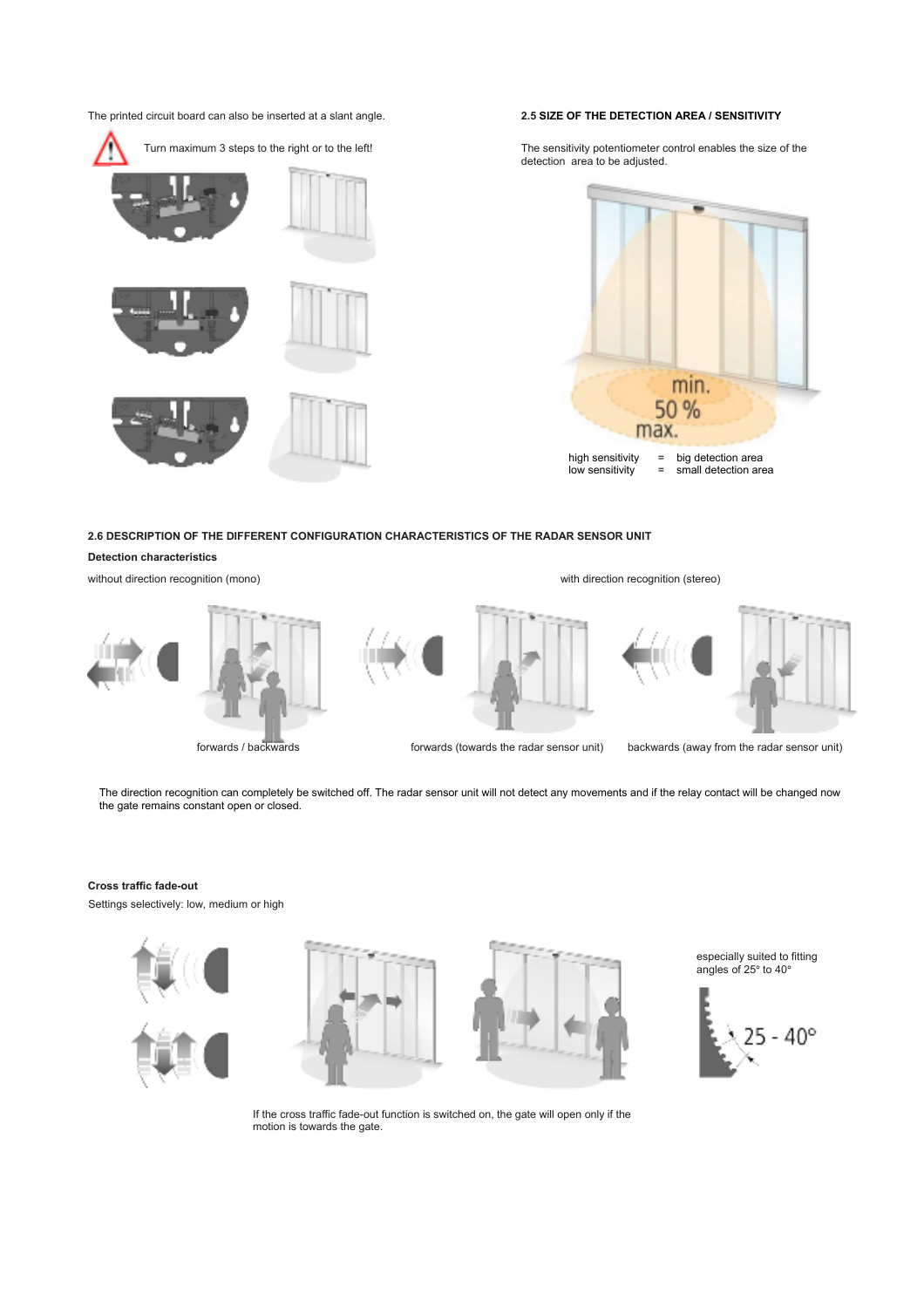#### **People- vehicle detection**

The radar is able to analyse motions from people or vehicles different and to switch, according to the settings, the main relay, the vehicle relay or both relay at the same time.

#### **Relay functions**

The **main relay** switches always, that means for people and vehicles detection.

The **vehicle relay** switches only if the vehicle detection is activated and a vehicle will move inside the detection area.

#### **Examples of use**

Gate with separate pedestrian door. Gate control unit with 1 input. Vehicle detection activated, only the vehicle relay is connected to the Gate control unit

Vehicle approaches,<br>
vehicle relay switches,<br>
(LED fast flashing green/red) Gate remains closed,<br>
Cate remains closed, vehicle relay switches, vehicle relay switches not,







Gate without separate pedestrian door. Gate control unit with 2 inputs. Vehicle detection activated, vehicle relay and main relay are connected to the Gate control unit

Person approaches, vehicle approaches, vehicle approaches, vehicle relay switche<br>
(LED lights red) (LED fast flashing gr



vehicle relay switches, (LED lights red) (LED fast flashing green/red) gate opens completely





#### **2.7 LED STATUS DISPLAY**



**green unit ready for operation**<br> **red main relay active** green/red fast flashing<br>green/red slow flashing **red flashing** commission commission commission commission commission commission commission commission commission commission commission commission commission commission commission commission commission commission commissio

main relay active<br>vehicle relay active initialisation (for 10 seconds after switching on) command received

LED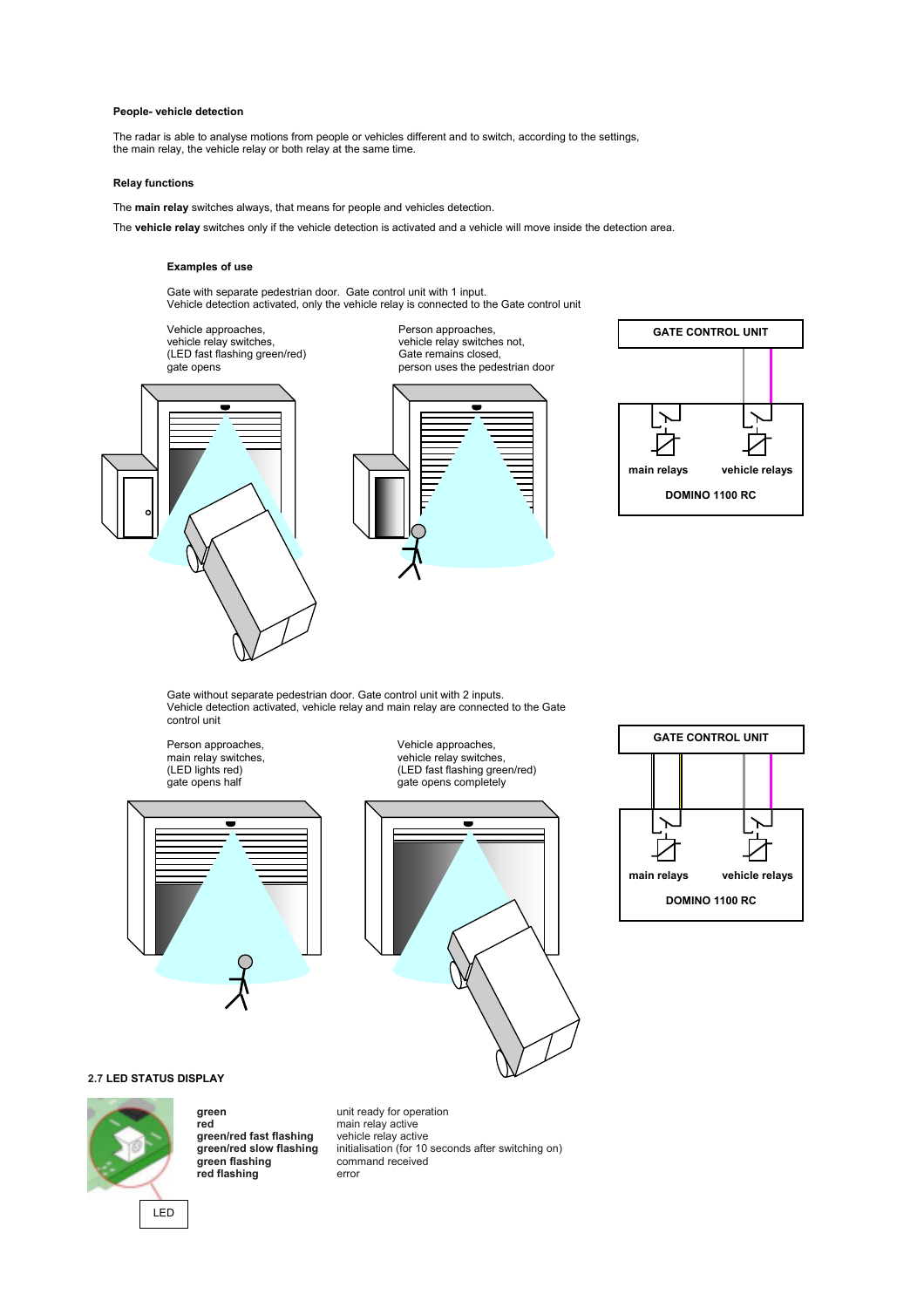#### **2.8 CONFIGURATION OF THE RADAR SENSOR UNIT**

#### **SETTINGS WITH BUTTONS**



the LED does not flash if the VALUE is = 0

#### **Programming mode**

The programming mode allows to adjust the radar sensor unit with two push buttons. All settings can be read out the below programming table. The LED flashing order shows the respective settings.

While the programming mode is activated the IR-communication is blocked but the sensor functions are still active.

If during 10 minutes no settings have been done the programming mode will be quitted and all settings will be saved automatically.

#### **START: Activate programming mode**

Push button MENU for approx. 2s, programming mode is activated LED is flashing. The flashing order shows the actual settings.

**LED flashing red** number corresponding MENU nr. **LED flashing green** number corresponding VALUE nr.

#### **STOP: Leave programming mode**

Push button MENU for approx. 2s, programming mode is quitted all settings are automatically saved

#### **Set MENU or VALUE → watch programming table**

push button MENU 1x short = increase MENU 1 step

Is the maximum menu nr. reached, the programming starts again with the lowest menu nr., i.e. 1x push = 1 step forwards push button VALUE 1x short = increase VALUE 1 step

Is the maximum value reached, the programming starts again with the lowest value, i.e. 1x push = 1 step forwards

When the MENU or VALUE buttons be pushed, the flashing code stops and restarts flashing with the new value.

After each change the setting will be automatically saved.

#### **Programming sample: Change the output hold time from 1.0 s to 3.0 s**

| push button MENU approx. 2s<br>LED flashing 1x red and 8x green |     | $=$ start programming<br>= MENU sensitivity, VALUE 8 |
|-----------------------------------------------------------------|-----|------------------------------------------------------|
| push button MENU 3x<br>LED flashing 4x red and 3x green         |     | = output hold time VALUE 1.0 s                       |
| push button VALUE 3x<br>LED flashing 4x red and 6x green        |     | = output hold time VALUE 3.0 s                       |
| push button MENU approx. 2s                                     | $=$ | stop programming, setting automatically saved        |

#### **Programming table**

| <b>MENU</b>             | <b>VALUE</b>             | <b>DESCRIPTION</b>                                                                               |  |  |
|-------------------------|--------------------------|--------------------------------------------------------------------------------------------------|--|--|
| red LED                 | areen LED                | Start:<br>push button MENU for approx. 2s                                                        |  |  |
| flashing according no   | flashing according value | Stop:<br>push button MENU for approx. 2s                                                         |  |  |
| e.g. $3x$ red = vehicle |                          | push button MENU and VALUE at the same time for approx. 2s<br>Reset:                             |  |  |
| detection               | $0 = LED$ not flashing!  | LED flashing for approx. 10s green/red                                                           |  |  |
| $1 - 16$                |                          | $1 =$ lowest sensitivity<br>= small detection area                                               |  |  |
| Sensitivity             |                          | $16$ = highest sensitivity<br>= big detection area                                               |  |  |
|                         | off<br>$\mathbf 0$       | off = no detection possible                                                                      |  |  |
|                         | stereo forwards          | detects motion towards the radar sensor unit                                                     |  |  |
| Detection mode          | 2<br>stereo backwards    | detects motion away from the radar sensor unit                                                   |  |  |
|                         | 3<br>mono                | detects motion forwards and backwards                                                            |  |  |
|                         | off<br>$\mathbf 0$       | off = no detection the vehicle relays does not switch                                            |  |  |
| 3<br>Vehicle detection  | 1<br>low                 | only vehicles will be detected                                                                   |  |  |
|                         | $\overline{2}$<br>medium | the settings low, medium and high allow to set the sensor accurate according to the localization |  |  |
|                         | 3<br>high                |                                                                                                  |  |  |
|                         | off<br>$\mathbf 0$       | off = relay does not switch                                                                      |  |  |
|                         | 0.2s<br>1                | $0.2s$ = smallest hold time                                                                      |  |  |
|                         | $\overline{2}$<br>0.5s   |                                                                                                  |  |  |
|                         | 3<br>1.0s                | $1.0s =$ factory setting                                                                         |  |  |
| Output hold time        | 1.5s<br>Δ                |                                                                                                  |  |  |
|                         | 5<br>2.0s                |                                                                                                  |  |  |
|                         | 6<br>3.0 <sub>s</sub>    |                                                                                                  |  |  |
|                         | 7<br>4.0s                |                                                                                                  |  |  |
|                         | 8<br>5.0s                | $5.0s$ = biggest hold time                                                                       |  |  |
| 5                       | N.O.<br>1                | detection mode switched off and the change of relay contact<br>contact will close by detection   |  |  |
| Relay contact           | N.C.<br>2                | contact will open by detection<br>will keep the gate constant open or closed                     |  |  |
|                         | off<br>$\mathbf{0}$      | all movements well be detected                                                                   |  |  |
|                         | low<br>1                 | cross traffic will be fade out                                                                   |  |  |
| Fade out cross traffic  | $\overline{2}$<br>medium | the settings low, medium and high allow to set the sensor accurate according to the localization |  |  |
|                         | 3<br>high                |                                                                                                  |  |  |
|                         |                          | The sensor address is needed for the programming with remote control. The address can be         |  |  |
| Sensor address          | $1 - 16$                 | choose and changed with buttons. The sensor address must be changed only if there are more       |  |  |
|                         |                          | than one sensor inside the range of the remote control.                                          |  |  |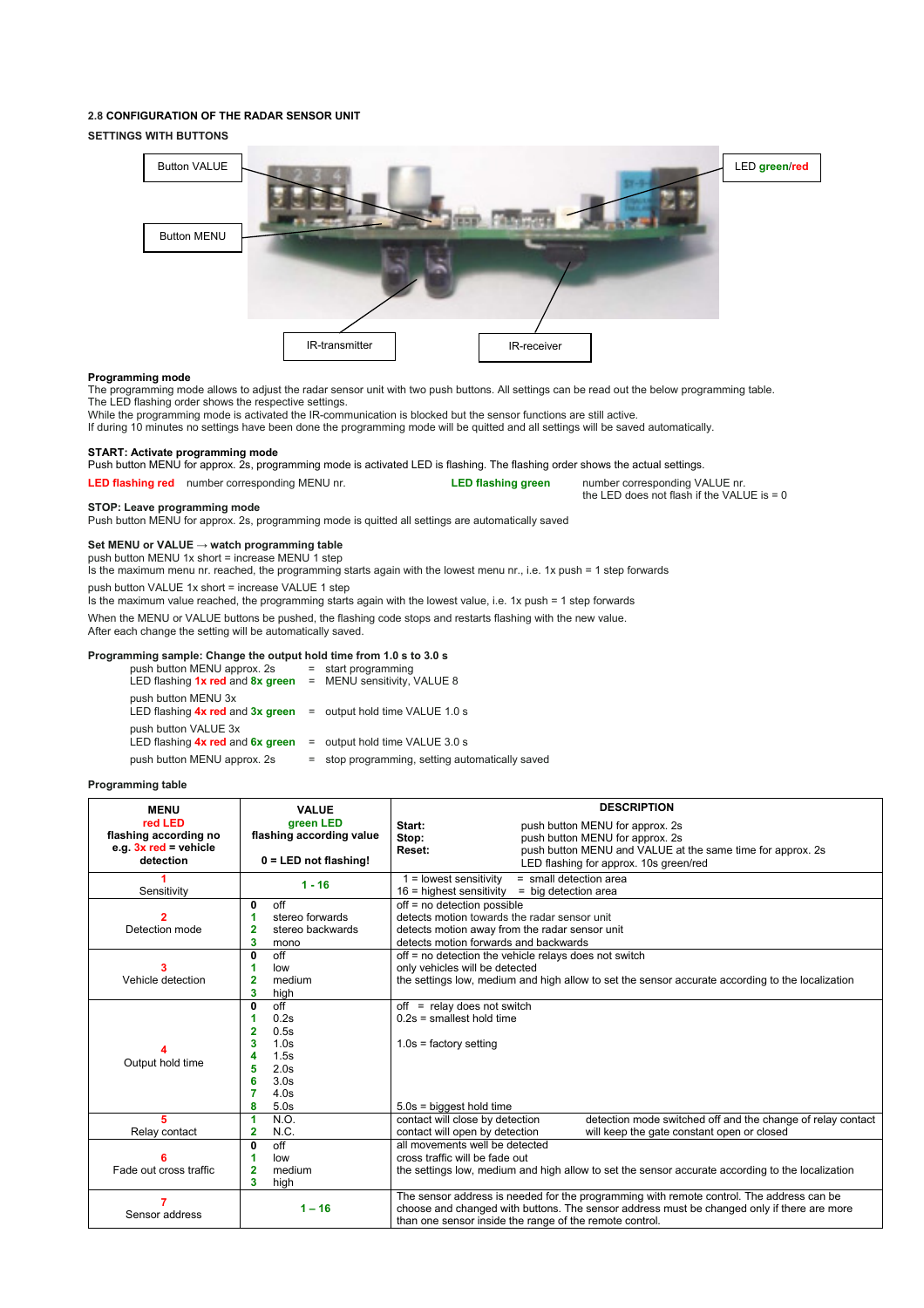#### **SETTINGS WITH REMOTE CONTROL Domi-LINK**

The Domi-LINK allows to set the radar sensor unit easy, fast and perfectly from the floor. While the programming the sensor functions are still active. The settings can be checked immediately.



Low batteries (shown on the Domi-LINK display), sunlight, fluorescent lamps and wrong orientation of Domi-LINK can reduce the range and cause transmission errors.

For safety reasons the IR-programming mode will be intermitted after 30 min., alternatively completely blocked.

To unlock the programming mode, push the MENU or VALUE button at the radar sensor unit or cut the power supply for a few seconds.

#### **Establish connection**

Before starting the programming please read the Domi-LINK operating instructions!

Sensor switched of and ready for operation, LED is green.

Domi-LINK must point frontal at the sensor.

For a perfect transmission the sensor angle  $(0 - 40^\circ)$  should also be considered.



Choose the Domino 110X RC from the sensor list shown at the Domi-LINK LCD-display. After that select the address, only necessary if more than one sensor is inside the range of Domi-LINK. Programming the address  $\rightarrow$  have a look at the settings with buttons. The address can be selected from the list or can be read out with "search address". The mark show the selected address.

Push the select button **to** to establish a connection to the radar sensor unit. If the connection is established, on LCD display will be shown a list with all settings. The mark shows the current settings.

If the sensor is encoded, the display will show "enter code". The code can be set with the for Domi-LINK push buttons.

As soon as the fourth digit has been set the code will be transmitted. If the code is correct a selection list will appear on display.

### **Start settings**

The four push buttons allow to select the desired settings shown on display.

With "read value" the current setting can be read out and shown on display. The required value can be selected with the arrow push buttons and confirmed and transmitted with pushing the select button. The mark shows immediately the new value.

If the transmission was not OK the error will appear on display and the transmission has to be repeated. The new setting can be read out immediately after the transmission.

#### **Programming table Domi-LINK**

| <b>MENU</b>            | <b>SETTINGS</b>     | <b>DESCRIPTION</b>                                                                                 |  |  |
|------------------------|---------------------|----------------------------------------------------------------------------------------------------|--|--|
| Sensitivity            | $1 - 16$            | $=$ lowest sensitivity<br>$=$ small detection area                                                 |  |  |
|                        |                     | $16$ = highest sensitivity<br>= big detection area                                                 |  |  |
| Detection mode         | off                 | off = no detection possible                                                                        |  |  |
|                        | stereo forwards     | detects motion towards the radar sensor unit                                                       |  |  |
|                        | stereo backwards    | detects motion away from the radar sensor unit                                                     |  |  |
|                        | mono                | detects motion forwards and backwards                                                              |  |  |
| Vehicle detection      | off                 | off = no detection the vehicle relays does not switch                                              |  |  |
|                        | low                 | only vehicles will be detected                                                                     |  |  |
|                        | medium              | the settings low, medium and high allow to set the sensor accurate according to the localization   |  |  |
|                        | high                |                                                                                                    |  |  |
| Output hold time       | off                 | $off =$ relay does not switch                                                                      |  |  |
|                        | 0.2s                | $0.2s$ = smallest hold time                                                                        |  |  |
|                        | 0.5s                |                                                                                                    |  |  |
|                        | 1.0s                | $1.0s =$ factory setting                                                                           |  |  |
|                        | 1.5s                |                                                                                                    |  |  |
|                        | 2.0s                |                                                                                                    |  |  |
|                        | 3.0 <sub>s</sub>    |                                                                                                    |  |  |
|                        | 4.0s                |                                                                                                    |  |  |
|                        | 5.0s                | $5.0s =$ biggest hold time                                                                         |  |  |
| Relay contact          | N.O.                | contact will close by detection<br>detection mode switched off and the change of relay contact     |  |  |
|                        | N.C.                | contact will open by detection<br>will keep the gate constant open or closed                       |  |  |
| Fade out cross traffic | off                 | all movements well be detected                                                                     |  |  |
|                        | low                 | cross traffic will be fade out                                                                     |  |  |
|                        | medium              | the settings low, medium and high allow to set the sensor accurate according to the localization   |  |  |
|                        | high                |                                                                                                    |  |  |
| Reset                  |                     | put all values back on factory setting                                                             |  |  |
| Code                   | access with code    | access to programming mode only with code possible<br>set an access code                           |  |  |
|                        | * lock access       | code and programming mode will be locked immediately, new access not possible anymore*             |  |  |
|                        | access without code | code will be deleted, programming mode is free<br>access to programming mode without code possible |  |  |
| <b>Disconnect</b>      |                     | leave programming mode, access is encoded, decoded or locked immediately, according to setting     |  |  |

#### **\* lock access**

If you lock access, the programming mode will be locked immediately. The radar sensor unit will not accept any commands from the remote control. To unlock the programming mode, push the MENU or VALUE button at the radar sensor unit or cut the power supply for a few seconds.

| Sensor list                                                                                         |
|-----------------------------------------------------------------------------------------------------|
| Domino 100X RC<br>Domino 101X RC<br>Domino 102X RC<br>Domino 110X RC                                |
|                                                                                                     |
| Domino 110X RC                                                                                      |
| search address                                                                                      |
| address 1<br>address <sub>2</sub><br>address 3<br>address 4                                         |
| enter code                                                                                          |
|                                                                                                     |
| Domino 110X RC                                                                                      |
| Sensitivity                                                                                         |
| Detection mode<br>Vehicle detection<br>Output hold time<br>Relays contact<br>Fade out cross traffic |
| Sensitivity                                                                                         |
| read value<br>1 min<br>2<br>3                                                                       |